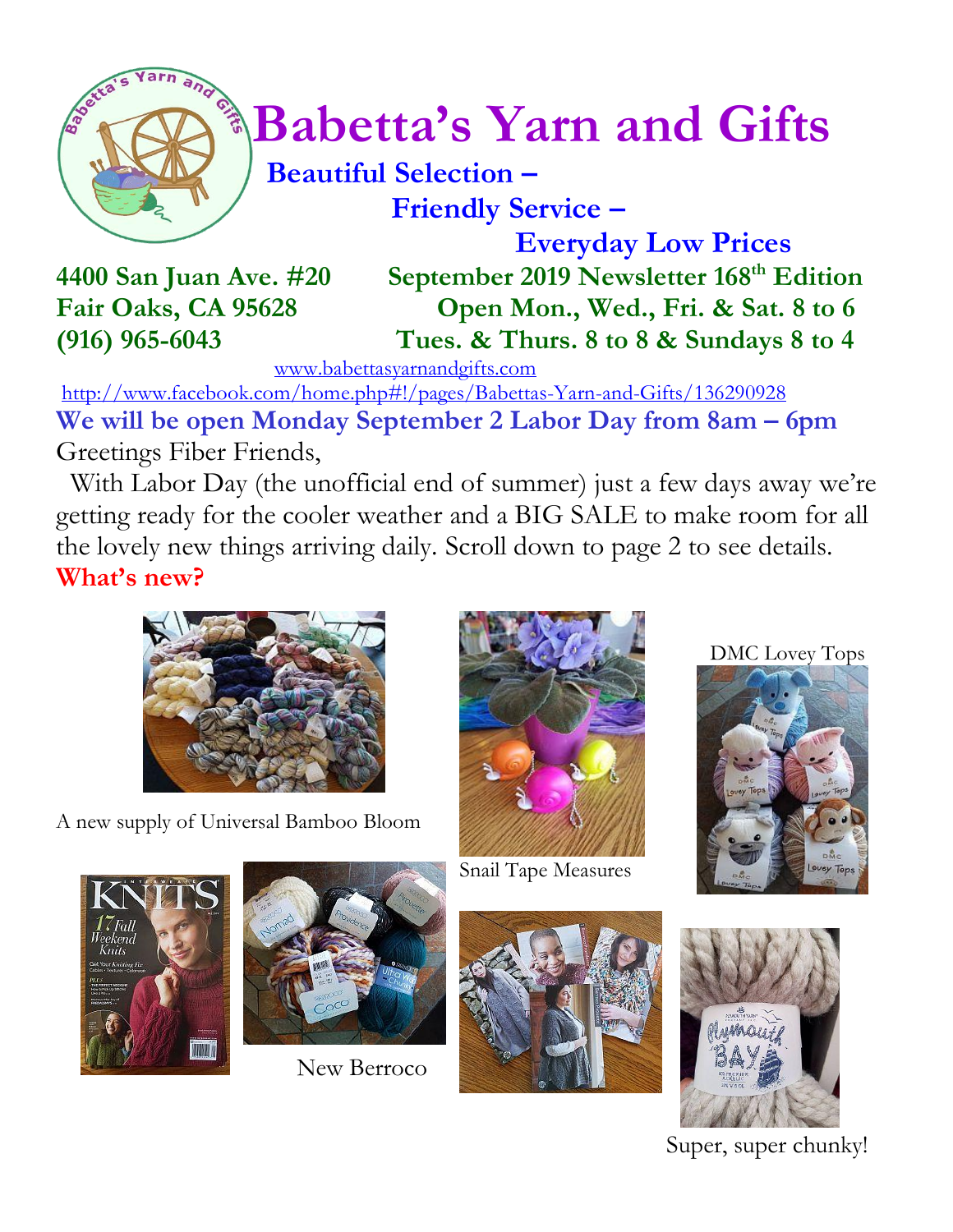We have also received our Fall line From Rowan Yarns including 3 new yarns and lots of booklets



## Time for a LABIUR DAY SALE! **Select yarns & books up to 50% off Name brands like Rowan, Debbie Bliss, Berroco, Misti Alpaca, Swan's Island, Plymouth, & more Wed. Aug. 28 – Mon. Sept. 2 We will be open regular hours all week**

 **Discount sales final.**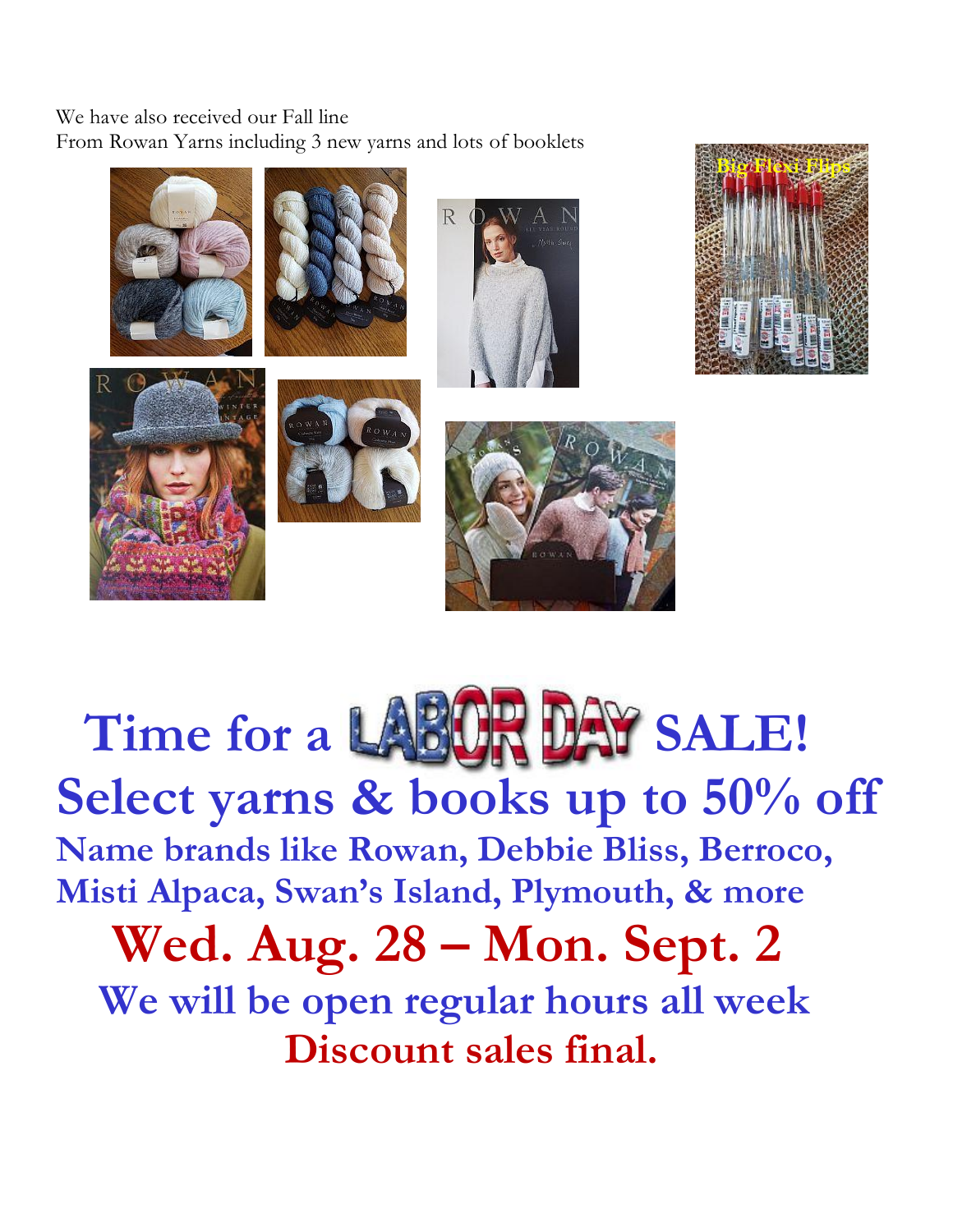#### **Classes for September 2019**

 *In our project classes you can learn to knit anything from scarves to socks to felted purses to lace shawls to hats to sweaters. Pick your project and join in the fun. Our knitters inspire each other to try new things by sharing ideas and showing off their latest creation. Sign up for one of our classes and you will receive a coupon for 10% off.*

Pre-registration is required as class sizes are limited. Please choose your dates carefully. Because of scheduling conflicts and complications, make-up classes will only be allowed under special circumstances and individual consideration.

Our project class knitting teachers Maya & Gustine have been teaching at Babetta's for 14 years and can help you make your fiber dreams come true in a fun and patient atmosphere.

#### **Tuesdays 9/10, 9/17 & 9/24**

Knitting Project 10am – 11:30am fee \$50 Knitting Project 6pm – 7:30pm fee \$50 **Wednesdays 9/11, 9/18 & 9/25** Knitting Project 1pm – 2:30pm fee \$50 Knitting Project 3:30pm- 5pm fee \$50 **Thursday 9/12, 9/19 & 9/26** Knitting Project 6pm – 7:30pm fee \$50 **Saturdays 9/14, 9/21 & 9/28** Knitting Project 4pm – 5:30pm fee \$50.

| <b>Private Lessons</b>                                 |
|--------------------------------------------------------|
| Knitting or Crochet \$20 an hour                       |
| Group Knitting or Crochet Private lessons              |
| \$15 an hour per person.                               |
| Spinning or weaving \$25 an hour                       |
| Group rates are \$20 an hour per person.               |
| 50% deposit required when scheduling.                  |
| Cancellations with less than 24 hour notice            |
| will forfeit deposit with exceptions for               |
| emergencies. Other cancellations can be                |
| transferred to rescheduled lessons or store<br>credit. |
|                                                        |

#### **Charity Knitting Group**

 How would you like to do some charity knitting/crocheting with a lovely group of people? **"The Purls of Fair Oaks"** meets the 2nd & 4th Thursday every month from 10am to noon here at **Babetta's.** This wonderful group of knitters makes newborn hats for local hospitals. If you'd like to come join the group there's always room for more.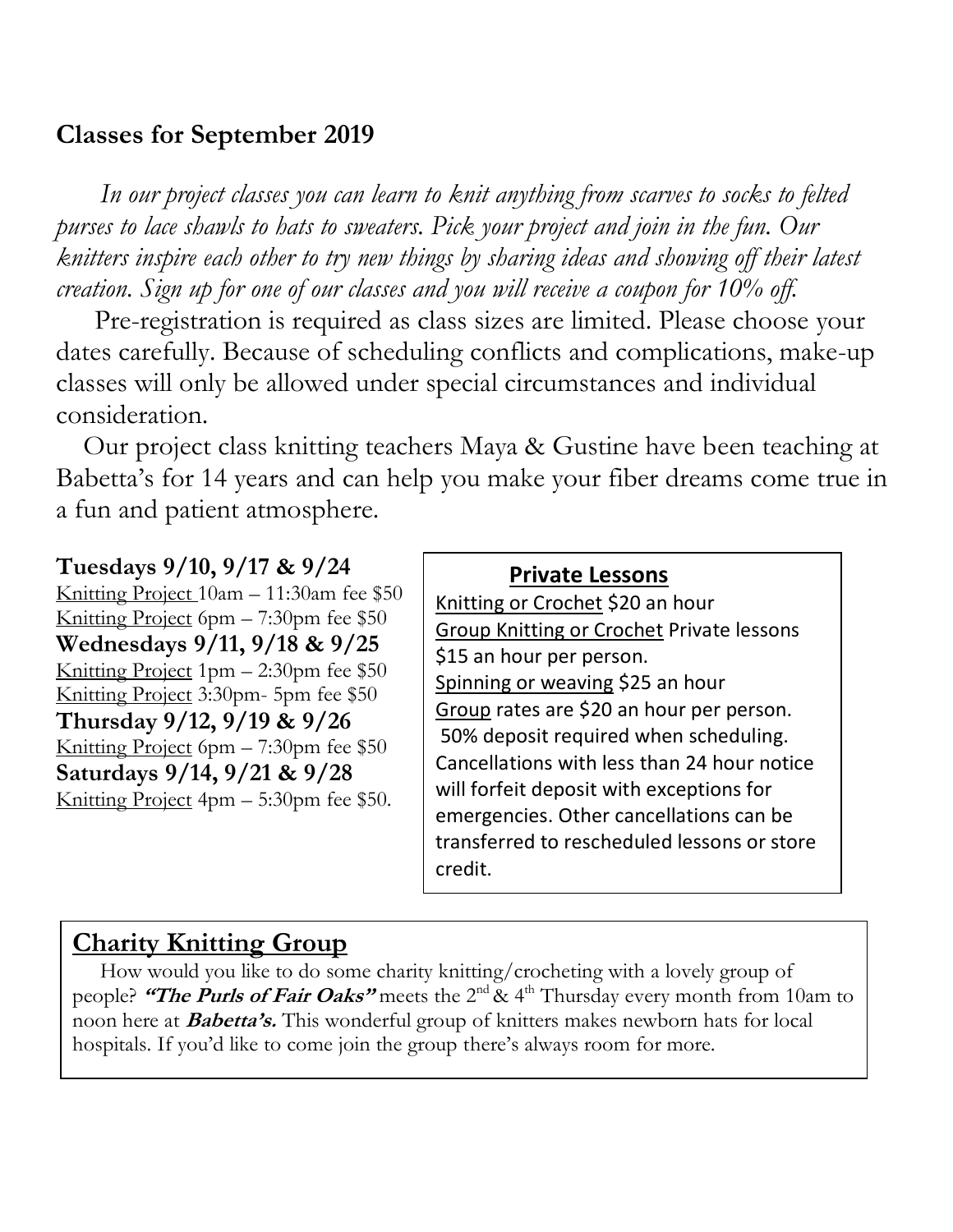**Free pattern for September 2019**

#### **Moebius Cowl in Noro Kagayaki**



 Every once in a while I like to make a Moebius project. I just love the construction and they're easy to do.

Materials: 1 ball Noro Kagayaki, size 10½ 47" circulars, 1 stitch marker Using Cat Bordhi's Moebius Cast On cast on 90. Here's the link to her video to demonstrate the cast on. <https://www.youtube.com/watch?v=LVnTda7F2V4> Place marker, begin knitting in the round in a knit 1, purl 1 rib until you come back to your marker. If you accidently have an odd number of stitches just knit the last 2 together.

Round 2: (k1, p1) around

Rounds 3 & 4: (yo, k2tog) around

Rounds 5 & 6: (k1, p1) around

Rounds 7 & 8: (yo, k2tog) around

Rounds 9, 10, 11, 12, & 13: (k1, p1) around.

Bind off with stretchy bind off method as follows: k2, place stitches back on left needle and knit them together through the back, \*k1, place stitches back on the left needle and knit them together through the back.\* Repeat from  $*_{\text{to}}$ 

#### **Driftone Crocheted Washcloth**

Materials: size F hook, 1 ball Driftone Ch 41, skip 1, sc across in the back loop, ch 1, turn Row 2: Sc across in the front loop, ch 1, turn Row 3: Sc across in the back loop, ch 3, turn Row 4: Dc in the back loop of the second stitch and across, ch 1, turn Row 5: Sc across in the front loop Repeat these 2 rows 13 more times then rows 3 and then 2

Sc crochet around edges placing 3 sc in each corner. Weave in ends